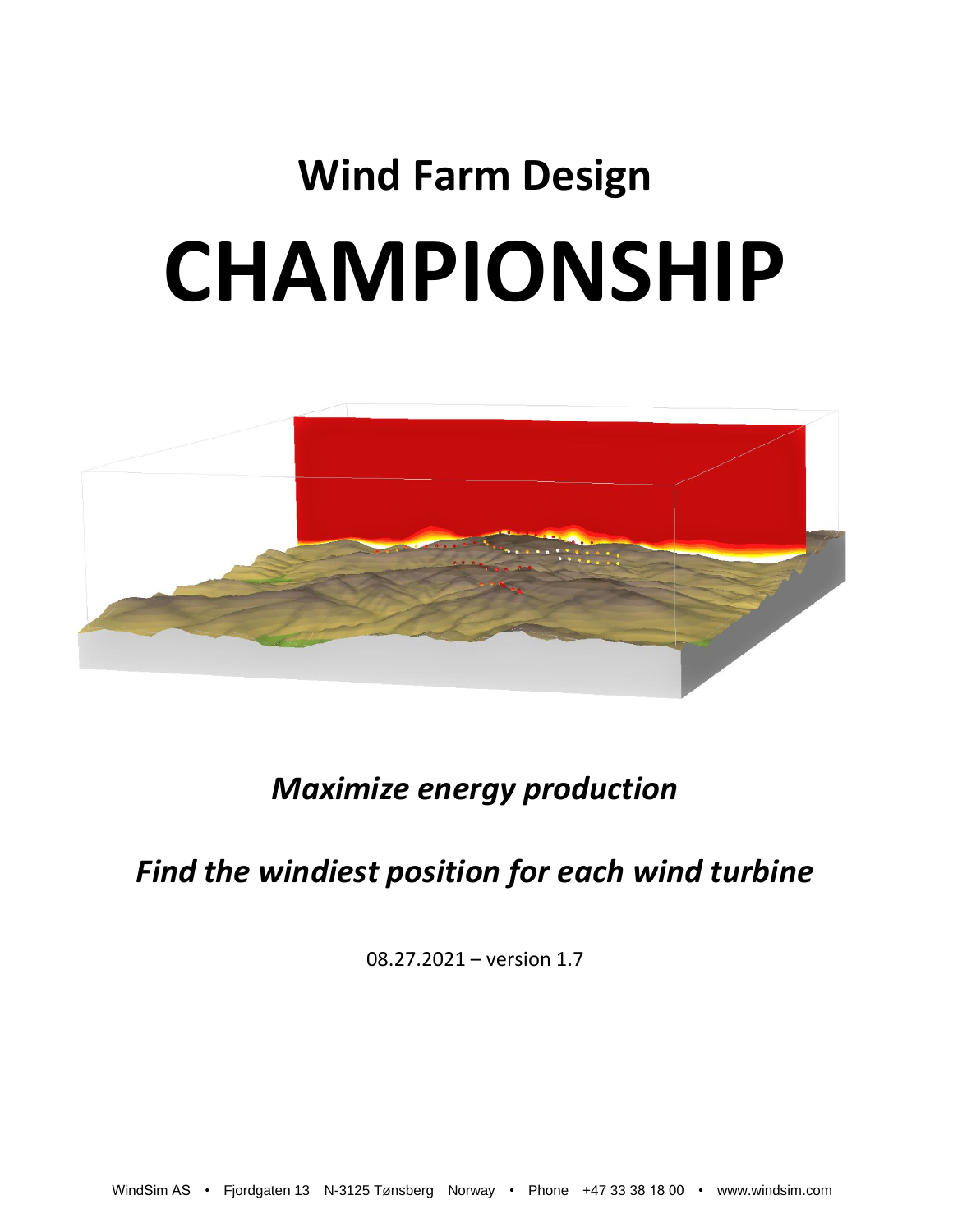### **REVISION HISTORY**

| <b>Version</b> | date       | <b>Summary</b>                                                       |
|----------------|------------|----------------------------------------------------------------------|
| 1.0            | 15/08/2018 | Original issue                                                       |
| 1.1            | 30/08/2018 | Replacement of figure 3                                              |
| 1.2            | 12/10/2018 | Introduce a new rule on project specific input with associated       |
|                |            | corrections and extensions of the text                               |
| 1.3            | 25/09/2019 | The maximum number of cells to be used in the championship is set to |
|                |            | 50 000, which is aligned with the maximum number of cells of the     |
|                |            | WindSim Evaluation version 10. This allows everyone to take part in  |
|                |            | the championship without having access to a commercial WindSim       |
|                |            | version.                                                             |
| 1.4            | 20/08/2020 | Introduce a new rule for suitability, language corrections and       |
|                |            | extensions.                                                          |
| 1.5            | 02/12/2020 | Language and layout corrections. Official version to be used in the  |
|                |            | 2021 Championship.                                                   |
| 1.6            | 31/05/2021 | Change links to windsim.com, the old links were outdated in          |
|                |            | connection with a launch of a new windsim.com web site.              |
| 1.7            | 08/27/2021 | The dummy climatology in section 3.2 has been changed. Official      |
|                |            | version to be used in the 2022 Championship.                         |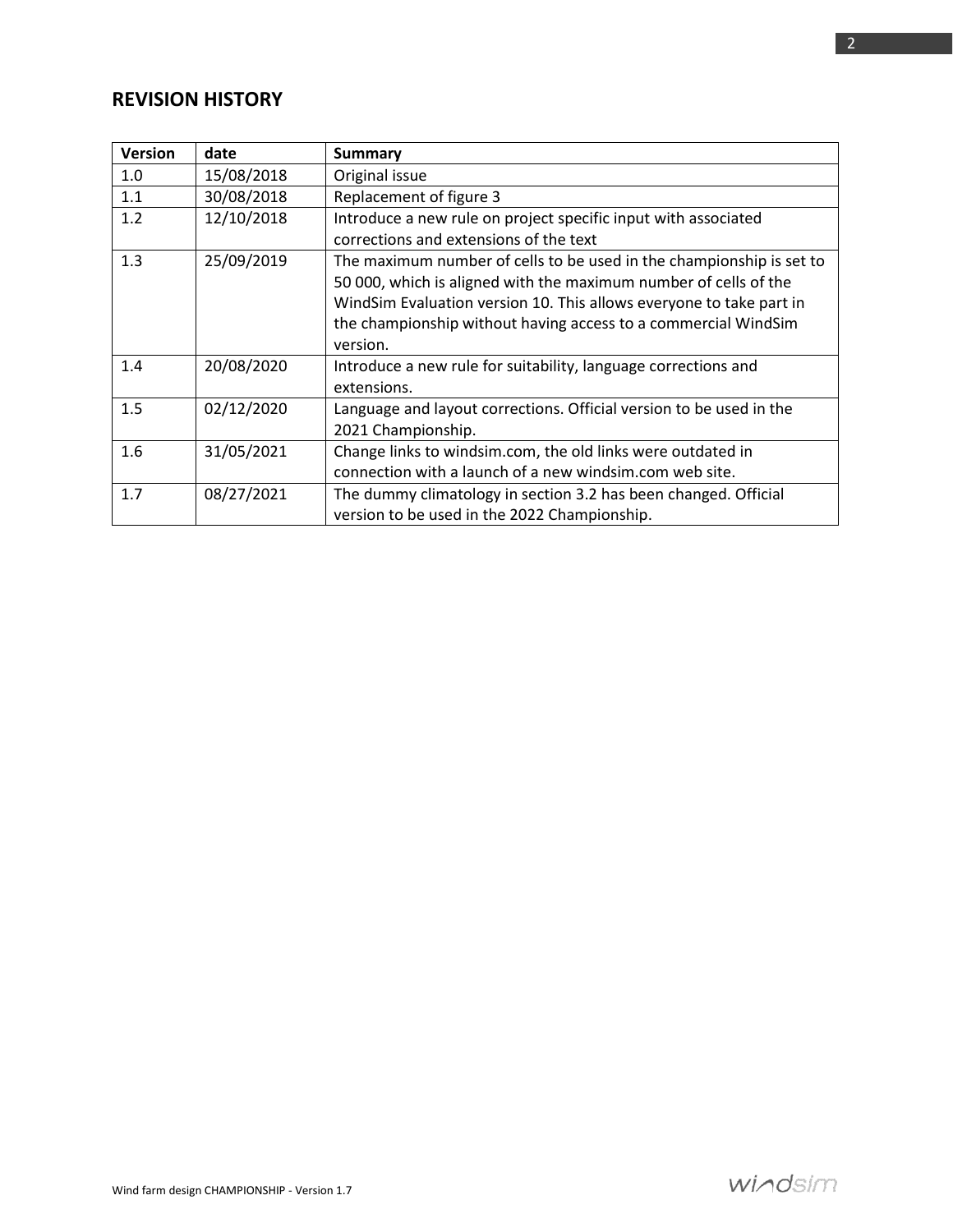#### **CONTENT**

| $\mathbf{2}$  |  |
|---------------|--|
| 2.1           |  |
| $2.2^{\circ}$ |  |
| 2.3           |  |
| 2.4           |  |
| 2.5           |  |
| 2.6           |  |
| 2.7           |  |
| 3             |  |
| 3.1           |  |
| 3.2           |  |
| 3.3           |  |
| 3.4           |  |
| 3.5           |  |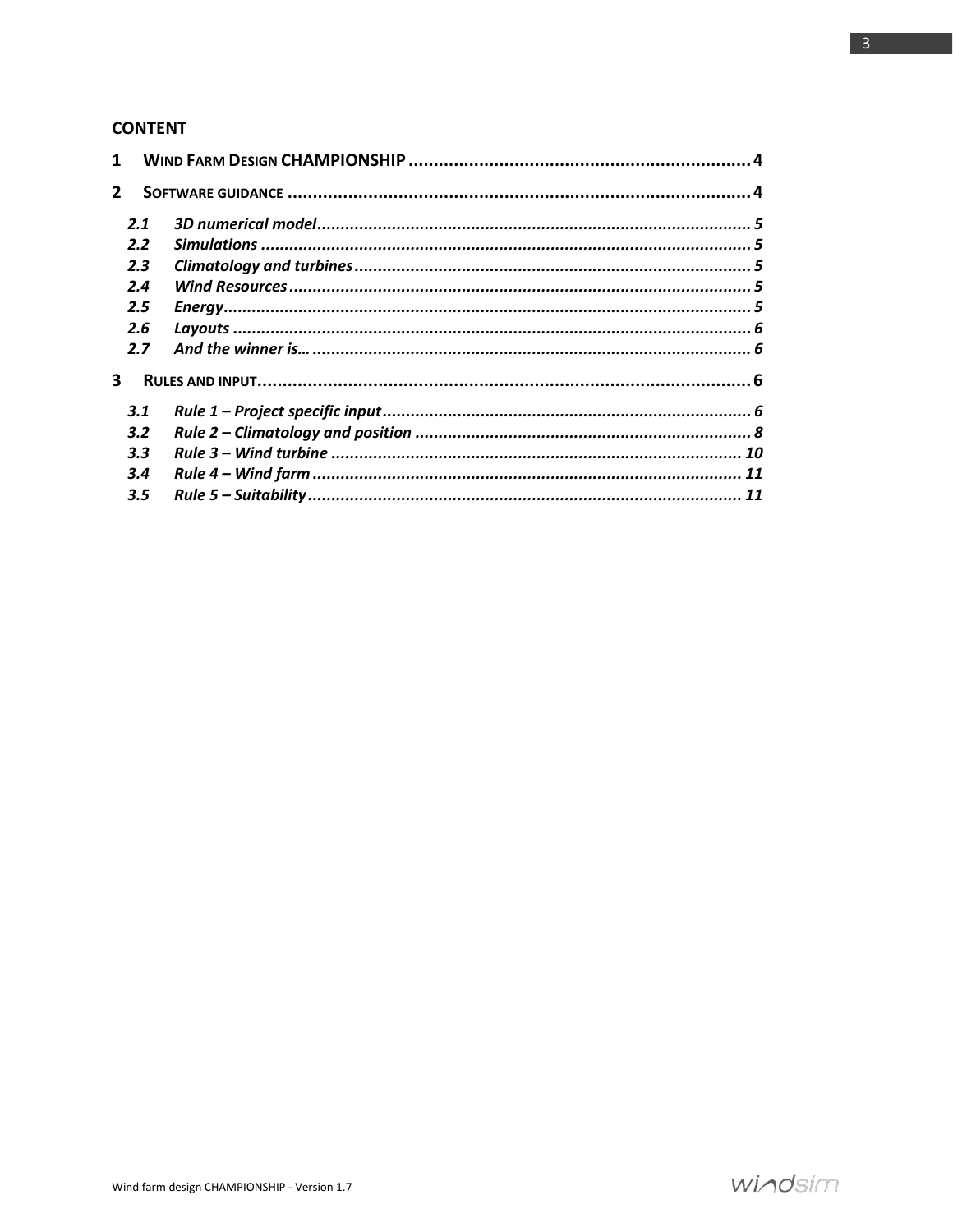#### <span id="page-3-0"></span>**1 Wind Farm Design CHAMPIONSHIP**

You are hereby invited to take part in the annual wind farm design championship. The target is to design the world's best performing wind farm, that is the wind farm with the highest energy production. This is not a championship in finding the windiest spot in the world. This is a championship in designing wind farms, finding the best layout for your particular site. In order to take part, you will need to learn how to operate the wind farm design software WindSim, next you must make yourself familiar with the rules set in order to make this a fair competition. Let's look at the software first.

#### <span id="page-3-1"></span>**2 Software guidance**

We will use WindSim or WindSim Evaluation (EV) and its companion WindSim Express for the design. Notice that a hardware key with a valid license is required to run WindSim, whereas WindSim EV is a freely available software where no hardware key is required. Hence, WindSim EV is the free version of the software WindSim. The two versions are identical, except for one crucial difference, in WindSim EV there is a set maximum of the number of cells that can be used to establish the 3D numerical model. The maximum number of cells allowed to be used in WindSim Evaluation is 50 000, which is less cells than what is typically used in commercial projects, where 3D numerical models established in WindSim typically could use many million cells. The accuracy of the simulation results depends on the number of cells used in the 3D numerical model, improved accuracy is obtained with increased number of cells. Still, with the limitation set in WindSim EV we get reasonable results which can be used in this championship. Further, one of the rules is to only use 50 000 cells for the 3D numerical, thereby all participants whether using WindSim or WindSim EV face the same restriction, with the same set maximum number of cells limit of 50 000 cells.

WindSim and WindSim Express can be downloaded from: [https://windsim.com/downloads/latest](https://windsim.com/downloads/latest-version/)[version/](https://windsim.com/downloads/latest-version/)

WindSim EV can be downloaded from:<https://windsim.com/downloads/evaluation/>

In the following we will use WindSim as a reference to both WindSim and WindSim EV, as it would be optional to use one or the other software.

WindSim is a so-called "Wind Farm Design Software" which will guide you through the following design steps:

- 1) Establish a 3D numerical model of the wind farm area, based on elevation and land cover (roughness) data
- 2) Simulate the local wind fields
- 3) Establish information about the local wind climate, we call it a climatology
- 4) Establish the wind resource map
- 5) Positioning the turbines at optimal spots, maximize the energy based on the wind resource map and wake losses

Here is a short guidance on which software and modules to use to perform the above step. If you are a new WindSim user we recommend you to visit the link "Learning WindSim": <https://windsim.com/learning-windsim/>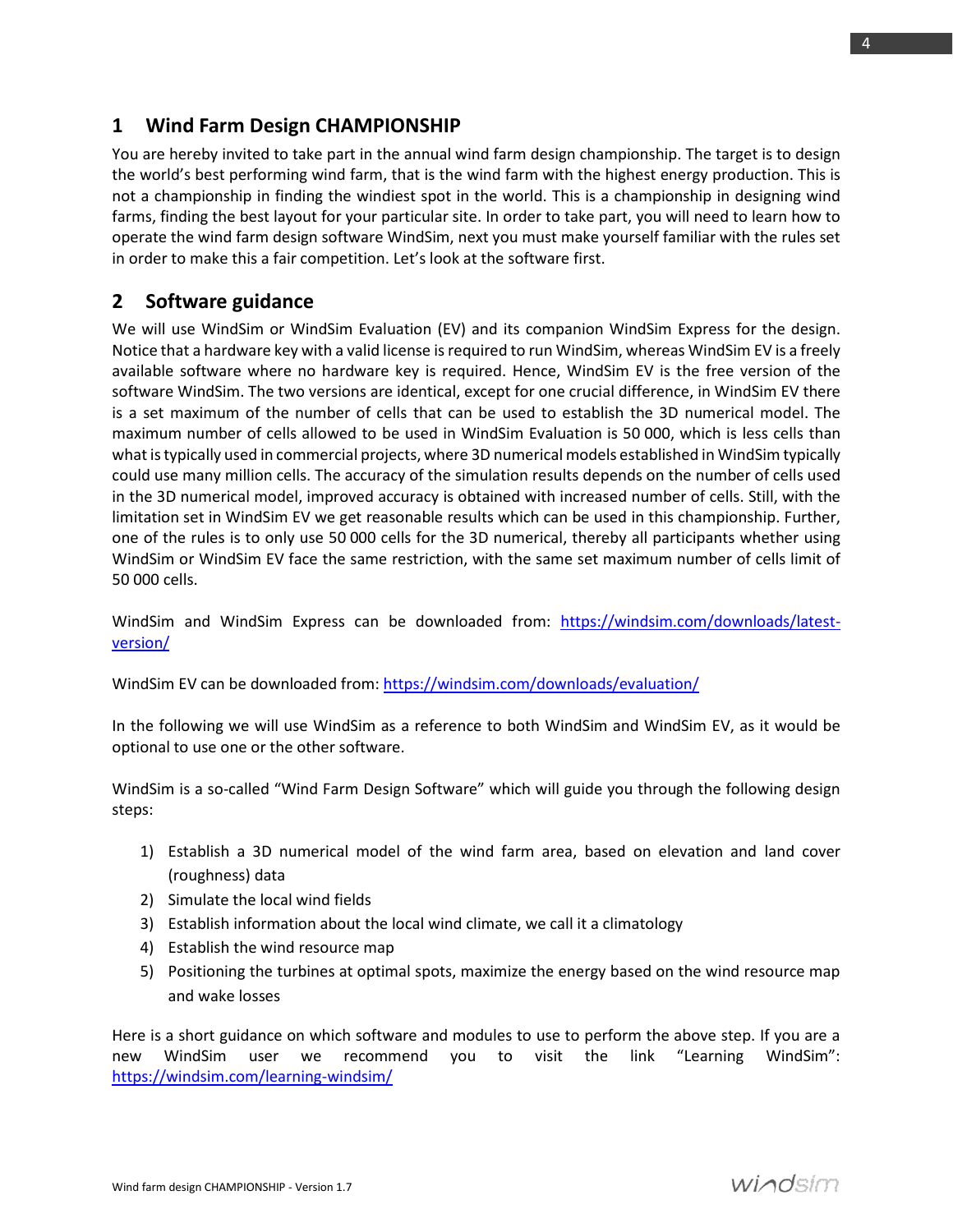#### <span id="page-4-0"></span>*2.1 3D numerical model*

It is recommended to use WindSim Express to establish the 3D numerical model. WindSim Express is designed as a wizard which will extract terrain elevation and land cover data from online global datasets, you will be able to establish 3D numerical models all over the world within seconds.

Land cover is the physical material at the surface of the earth. Land covers include grass, trees, bare ground, water, cities etc. Depending on the land cover the wind will be slowed down more or less. In wind energy it is convenient to replace the land cover type with a roughness height which is a measure of the friction towards the ground. The higher the roughness height is, the higher is the friction and the lower is the wind speed. The replacement of land cover types with roughness heights is done automatically in WindSim Express.

Towards the final setup of the 3D numerical model it is recommended to swap from WindSim Express to WindSim, as it allows for larger flexibility in the setup. But, also because we will use it for all the remaining steps. In WindSim Express right after the 3D model has been displayed you should click the lower left button "Switch to WindSim". In the WindSim module "*Terrain*" you make your final decision on model extensions and resolution. Now you have established a 3D numerical model, you are ready to perform the wind simulations.

Note that since the 3D numerical model was established in WindSim Express, an automatic gridding is used. It is recommended to turn of the automatic gridding when establishing the 3D numerical model in WindSim, which is achieved by setting the property "Automatic gridding" equal to "False"

#### <span id="page-4-1"></span>*2.2 Simulations*

Simulations of the local wind fields are done in WindSim in the module "*Wind Fields*". The default setting can be used in this module.

Note however, that the value of "Number of iterations" depends on the value of "Maximum number of cells" set in the preceding module "Terrain". The value of "Number of iterations" must be sufficiently large for convergence to be reached. The default value of 100 is usually sufficient for small models with 50 000 cells. For lager models the value of "Number of iterations" usually must be raised to several hundreds.

#### <span id="page-4-2"></span>*2.3 Climatology and turbines*

The climatology and turbines are special in this championship as all participant are supposed to use the same local wind climate and the same type of turbines, see the below rules. Adding a climatology and turbines to the wind farm is done in WindSim in the module "*Objects*".

#### <span id="page-4-3"></span>*2.4 Wind Resources*

The wind resource map is established in WindSim in the module "*Wind Resources*". Establish a wind resource map at the same height as the hub height of the wind turbine. It is the wind resource map which is your primary source for the optimization of the energy which follows next.

#### <span id="page-4-4"></span>*2.5 Energy*

To optimize the energy production is an iterative process, where you test out many layouts. A layout defines a given positions for all the wind turbine in the wind farm. First you have to position each turbine at a windy spot. Next, the wind turbines should not be too close to each other. A wind turbine extracts a

5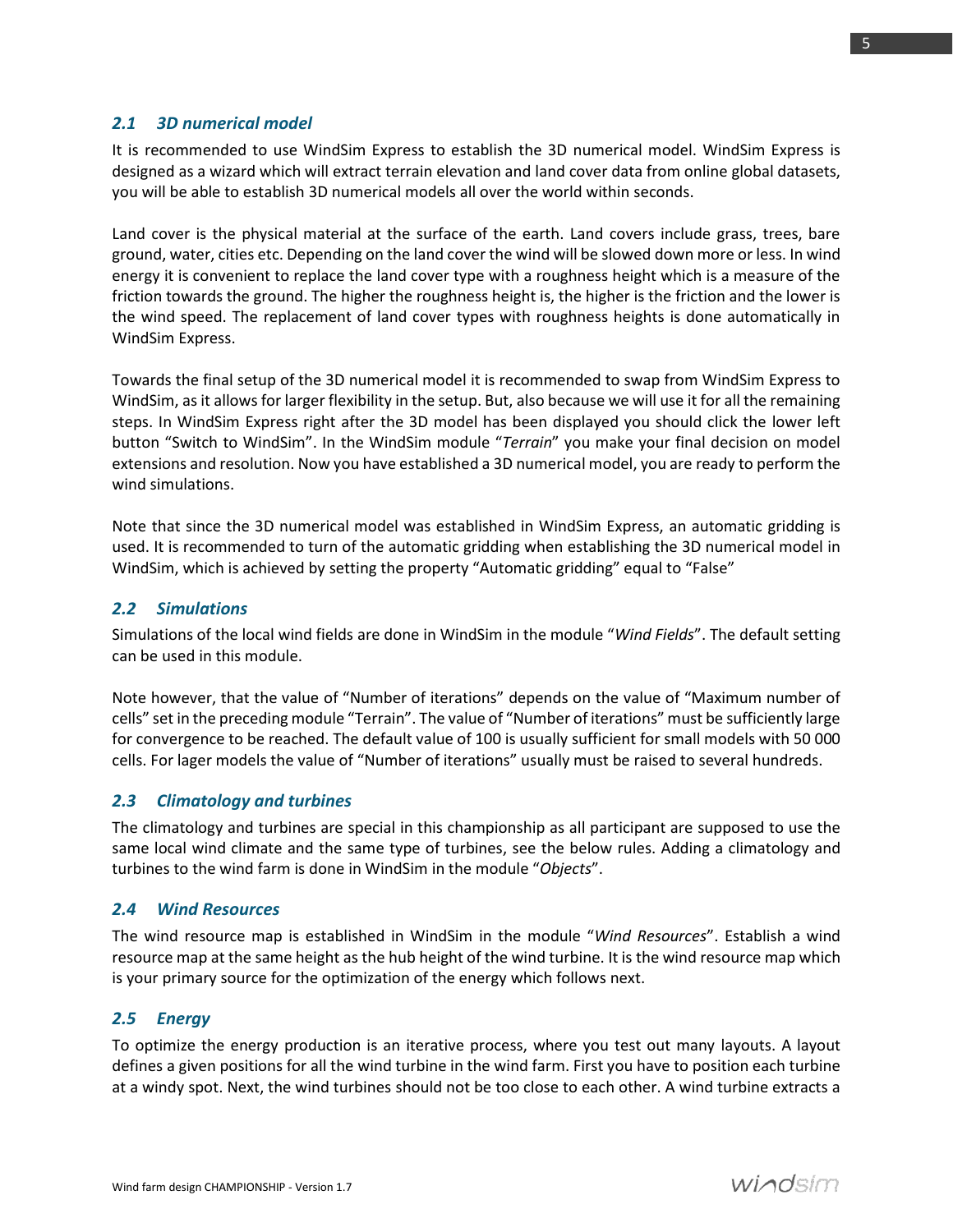large amount of energy, leaving an area with lower wind speed on its leeside. Try to avoid placing wind turbines in these regions and thereby reduce the so-called wake losses.

In WindSim you position wind turbines in the module "*Objects*". The wind resource map and the effect of the wakes are visually explored in the module "*Wind Resources*", while the calculation of the energy production and wake losses is done in the module "*Energy*".

The software Park Optimizer is part of WindSim's software suite, which automatically optimize the layout with respect to maximizing the energy production. We will not use this software – here you should use your own skills in designing the best performing layout.

#### <span id="page-5-0"></span>*2.6 Layouts*

In WindSim there is a possibility to easily compare results from various layouts. Take a copy of an existing layout, the changes you make will be saved as a new layout. Swap between the layouts to determine which is the best performing for your site.

#### <span id="page-5-1"></span>*2.7 And the winner is…*

To take part in the championship send your best performing layout to us. A layout is exported from WindSim under "Export"– "Export HTML report…" (it is under "Tools" in WindSim 9.0 and older versions), which will establish the following folder:

C:\Users\your\_user\Documents\WindSim Projects\your\_project\your\_layout\report\_export

Notice that only one layout is exported, which is the currently opened layout in WindSim when the export is done. Check that you have exported your best performing layout before you zip the whole folder and send it to us at: [info@windsim.com,](mailto:info@windsim.com) the subject of the email should be: "Wind Farm Design Championship".

The participant presenting the wind farm with the highest energy production (AEP, Annual Energy Production) is the winner. The list with all top designers, including their projects, will be published at <https://windsim.com/library/annual-championship/>

#### <span id="page-5-2"></span>**3 Rules and input**

This is a championship in designing the best performing wind farm. You pick a location somewhere, hopefully with some favourable terrain features, which will accelerate the wind. The challenge is to understand how the wind varies and to position each turbine in a windy spot. Still you need a certain distance between the turbines to prevent too large wake losses.

#### <span id="page-5-3"></span>*3.1 Rule 1 – Project specific input*

In order to make this a fair competition we have to use common settings for some of the input parameters, which would affect the energy production.

The model resolution will affect the energy production. A high-resolution model will have higher extreme values compared with a low-resolution model, see figure 1.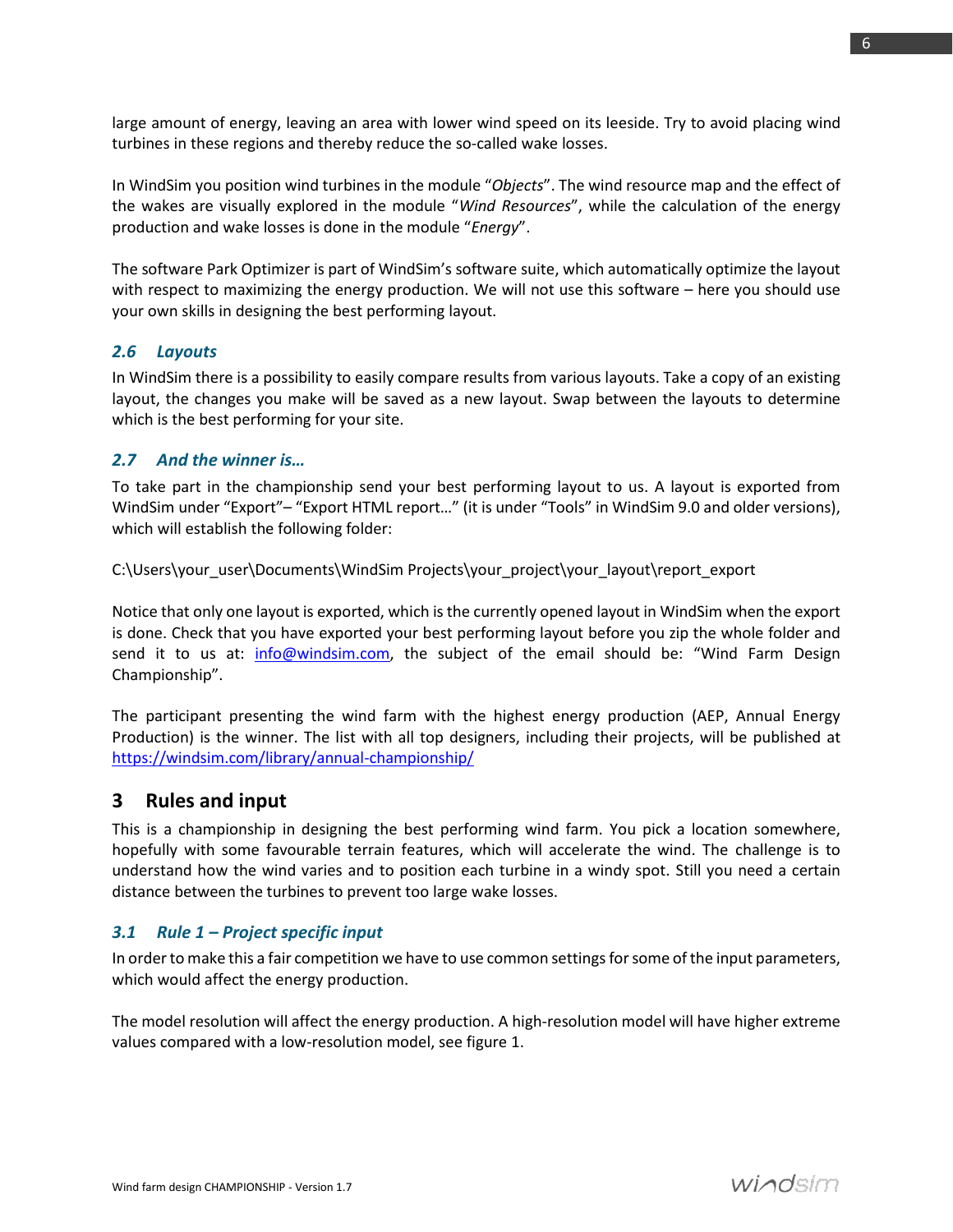

*Figure 1. Wind speeds obtained from two identical models except for differences in the resolution. The high-resolution model (left) displays higher maximum wind speed and lower minimum wind speed than the low-resolution model (right)*

Hence, in the module "*Terrain*" the property "*Maximum number of cells*" should be set to: 50 000. Likewise the number of cells in Z direction should be set to 10, which is also the maximum limit in WindSim Evaluation.

It should be noted, that a numerical 3D model with 50 000 cells in total and only 10 cells in Z direction, is a relatively small model. Then simulations can be performed on low-end computers within a few minutes, which of course is a great advantage. However, the results obtained with such a low-resolution model is most likely not grid independent. In commercial projects a high-resolution model should be used ensuring grid independency. What is grid independency? A numerical model is said to be grid independent whenever an increase of the resolution doesn't change the numerical results. Grid independency is an ideal measure, that professional wind and site engineers strive to meet. Whereas in this championship we will not be able to meet the ideal requirement of grid independency.

Another ideal measure would be to have results independent of the defined conditions along the borders of the model, the so-called boundary conditions. We will not be able to comply with this ideal requirement of boundary condition independency either. In order to reduce the effects of the boundary conditions, a minimum required horizontal extension of the 3D numerical model is set to 10x10 km. The locations of the turbines should be in the central part of the model.

Likewise, the chosen wake model will affect the energy production. Hence in the module "*Energy*" the property "*Wake model*" should be set to Wake Model 1.

Finally, the Annual Energy Production in the module "Energy" is reported in two different ways based on the representation of the climatology. The climatology is either so-called Weibull fitted or not. We choose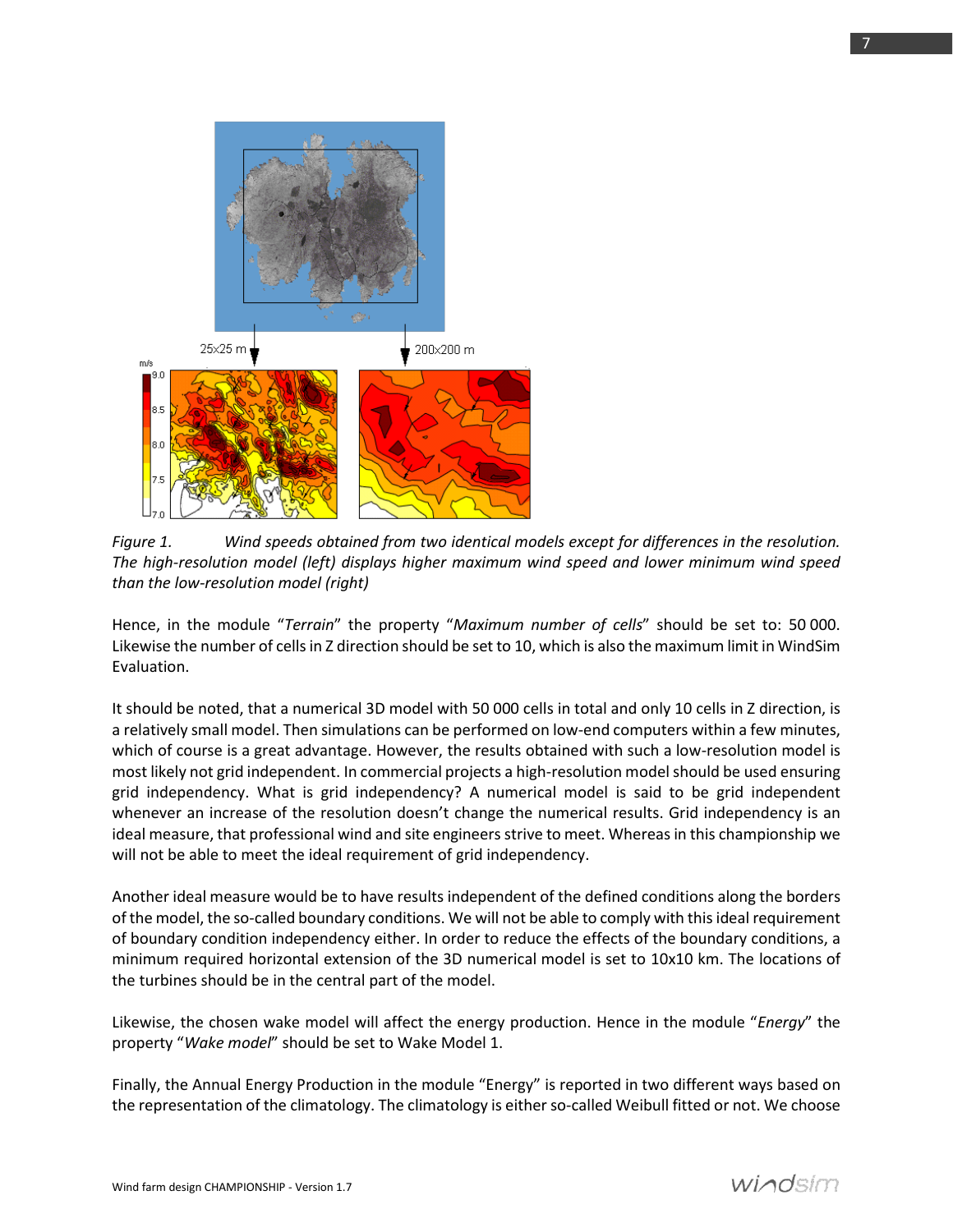to use the non-fitted distribution called "Frequency table" when reporting the energy production, that is the value in Table 1 in column "AEP with wake losses".

#### <span id="page-7-0"></span>*3.2 Rule 2 – Climatology and position*

All participants should use the same climatology, which should be downloaded at: [https://windsim.com/library/championship/dummy\\_climatology\\_2022.zip](https://windsim.com/library/championship/dummy_climatology_2022.zip)

The dummy climatology has a wide spread of wind directions, see figure 2. The dummy climatology is changed every year, in this way a new terrain location needs to be found every year.



*Figure 2. Wind rose for the dummy climatology 2022 (to be used in the 2022 Championship)*

Whenever a dummy climatology is introduced in a 3D numerical model at a location where it strictly doesn't belong, that is at a location where it was not measured, then the wind resources map derived from the numerical model using this climatology will be incorrect. If the dummy climatology is introduced at a high wind speed hilltop a certain wind resource map is obtained, whereas if the same climatology is introduced down in a low wind speed valley the wind resource map would be significantly different, the latter would actually display much higher wind resources. For this reason, the participants are not allowed to position the climatology in an arbitrary position.

The position of the dummy climatology will be fixed towards the top border of your model. By default, the top border is sufficiently far away from the ground not to be influenced from terrain effects. Thereby positioning the dummy climatology at this location will introduce the same wind climate in all models.

The height of the top border is model specific, it is found in the report in the module "Terrain", see figure 3.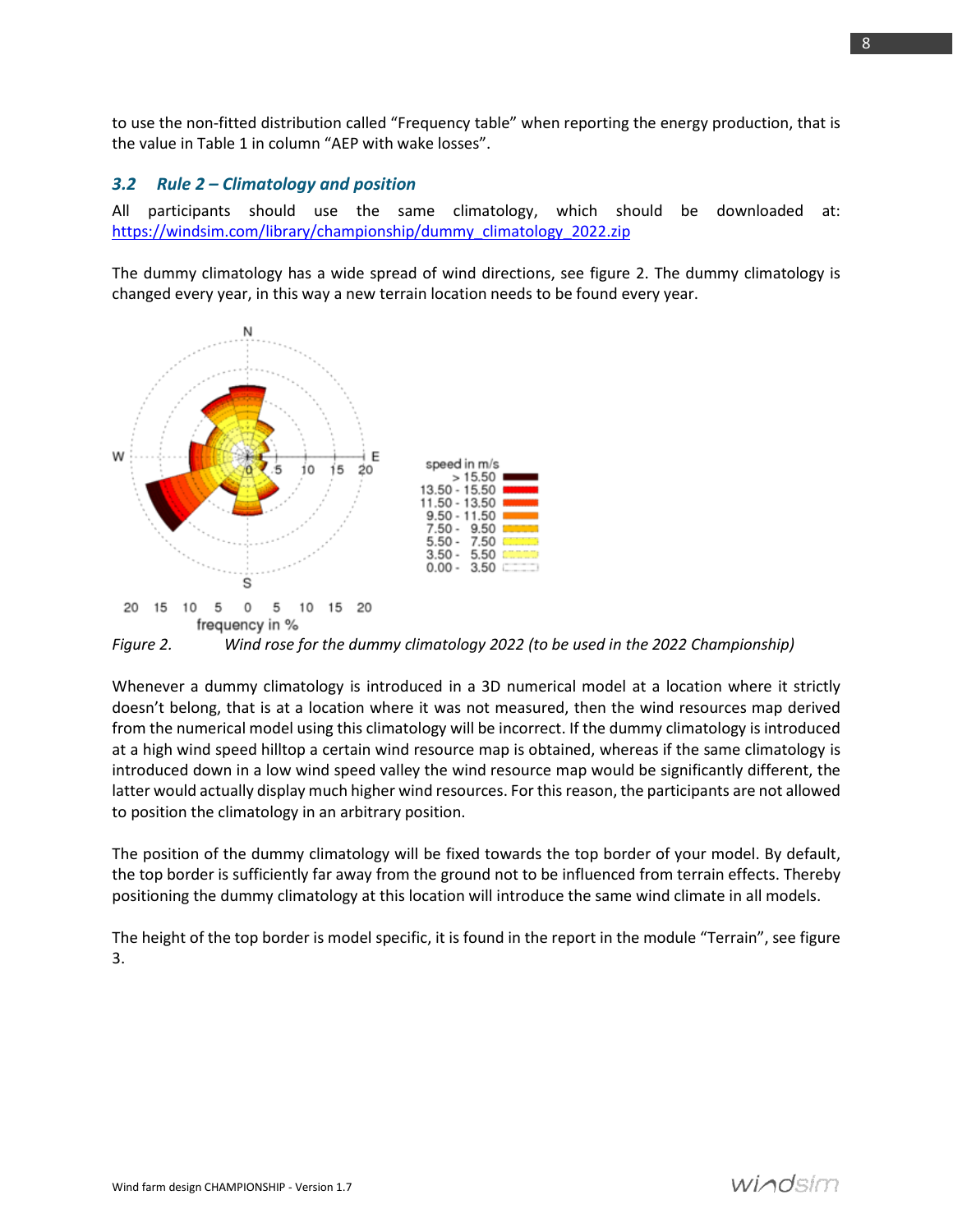**Terrain** 



The grid extends 967.2 (m) above the point in the terrain with the highest elevation. The grid is refined towards the ground. The left and right columns display a schematic view of the distribution at the position with maximum and minimum elevation respectively. The nodes, where results from the simulations are available, are situated in the cell centers indicated by dots.

#### *Figure 3. The height of the top border is 976.2 meters in this example model*

The height of the dummy climatology must be set to the height of the top border. Open the file "dummy\_climatology\_2022.wws" in a text editor and replace the default value 9999.0 meters with the height of the top border, see figure 4.

| version                                               | : 43                                                     | <i>version</i>                                        | : 43                                                     |
|-------------------------------------------------------|----------------------------------------------------------|-------------------------------------------------------|----------------------------------------------------------|
|                                                       |                                                          | site name                                             | : Data 2000 to 2020                                      |
|                                                       | measurement period : 01.01.2000 00:00 - 31.12.2021 00:00 |                                                       | measurement period : 01.01.2000 00:00 - 31.12.2021 00:00 |
| $\left  \text{site position} \right $ : 2000.0 2000.0 |                                                          | $\left  \text{site position} \right $ : 2000.0 2000.0 |                                                          |
| coordinate system : 1                                 |                                                          | coordinate system : 1                                 |                                                          |
| measurement height : 9999.0                           |                                                          | measurement height : 976.2                            |                                                          |
| number of sectors : 12                                |                                                          | $\ $ number of sectors : 12                           |                                                          |
| number of bins                                        | : 25                                                     | lnumber of bins : 25                                  |                                                          |
| total records                                         | : 175200                                                 | total records : 175200                                |                                                          |
|                                                       |                                                          |                                                       |                                                          |

*Figure 4. The original header of the file dummy\_climatology.wws (left) and corrected header (right)*

By default the dummy climatology will be positioned 2000 meters north and 2000 meters east of the lower left corner of any model. This position should remain unchanged. Figure 5 displays a typical 3D numerical model and the position of the dummy climatology.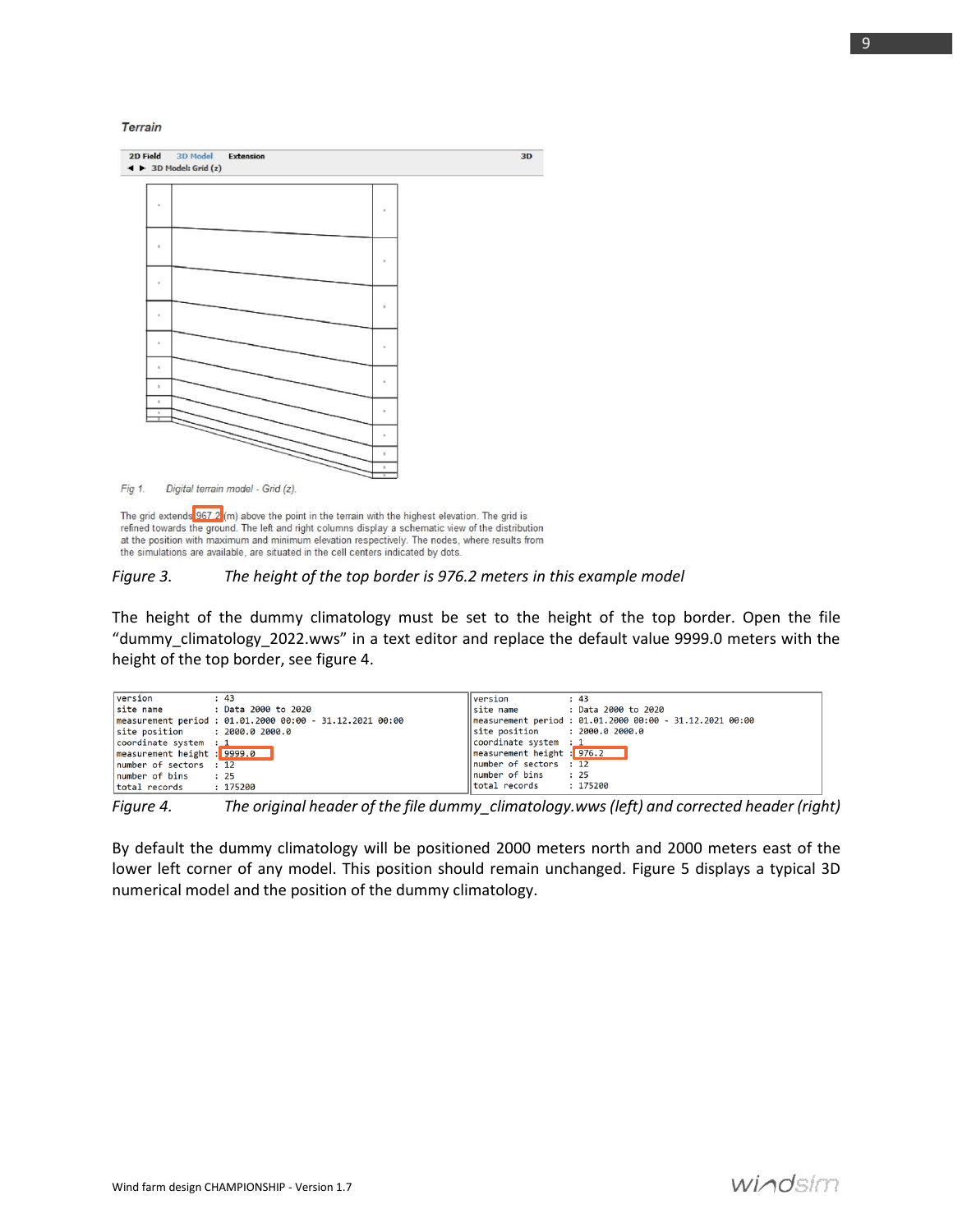#### **Objects**



Fig 1. Digital terrain model with objects Climatology station

*Figure 5. Position of the dummy climatology 2000 meters north and east of the lower left corner in this example model*

#### <span id="page-9-0"></span>*3.3 Rule 3 – Wind turbine*

All participants should use the same wind turbine, which is a 3MW turbine to be downloaded at: [https://windsim.com/library/championship/dummy\\_turbine.zip](https://windsim.com/library/championship/dummy_turbine.zip)

The turbine height should be set to 100 meters and the rotor diameter should be set to 90 meters, see figure 6.

| Turbine 1                                  |                  |  |
|--------------------------------------------|------------------|--|
| $\times$ 1: Object definition              |                  |  |
| Object type                                | Turbine          |  |
| Name                                       | <b>Turbine1</b>  |  |
| Visible                                    | True             |  |
| Visualisation file                         | turbine 80       |  |
| Power curve                                | dummy turbine    |  |
| Hub height                                 | 100              |  |
| Rotor diameter                             | 90               |  |
| Rotation speed                             | 10               |  |
| Facing wind direction                      | 180              |  |
| $\times$ 2: Position                       |                  |  |
| Coordinate system                          | Global           |  |
| X position                                 | 327189.09375     |  |
| Y position                                 | 7186507.5        |  |
| $\times$ 3: Noise calculation              |                  |  |
| Noise calculation                          | <b>Disregard</b> |  |
| $\times$ 4: Terrain complexity calculation |                  |  |
| Terrain complexity calculati True          |                  |  |

*Figure 6. Wind turbine hub height and rotor diameter should be 100 meters and 90 meters respectively.*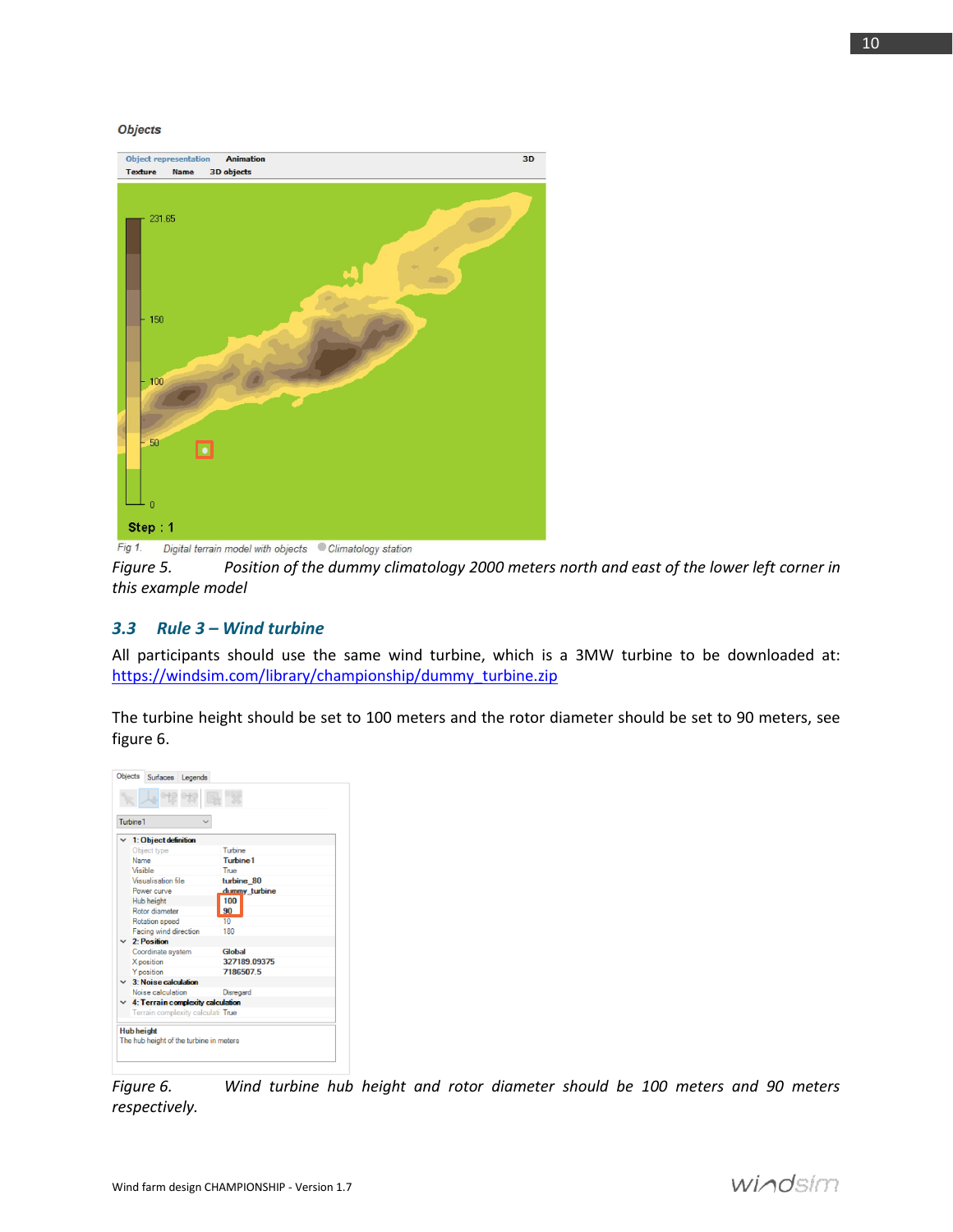#### <span id="page-10-0"></span>*3.4 Rule 4 – Wind farm*

The wind farm should consist of 10 wind turbines. The wind farm area is limited, all turbines must fit into a square of 1500x1500 meters, which should be in the central part of the 3D numerical model with a size of minimum 10x10 km.

In the report of the module "*Objects*" there is a table giving the position of all turbines, verify that the turbines are not too far apart, that is inside a 1500x1500 meters area.

#### <span id="page-10-1"></span>*3.5 Rule 5 – Suitability*

The last rule should secure that the wind farm could be build. If you position your wind farm at the top of Mount Everest, it would not be feasible to build it. There would be some practical constraints in the civil work, like road construction and erection of the turbines which we need to respect – it hasto be a suitable site.

As a measure of "suitability" we use the turbulence level at each turbine position at 100 meters height, which is the hub height. In the module "Results" you can extract 2D plots for any flow variable, for any wind direction and at any height. Extract the turbulent kinetic energy from all 12 wind directions at 100 meters height, see figure 7.



*Figure 7. Generation of plots of the turbulent kinetic energy at 100 meters height for all 12 wind directions*

The level of the turbulent kinetic energy should be below the set limit of 0.4  $[m^2/s^2]$  at each turbine position at hub height for all 12 wind directions. If, according to the generated plots of the turbulent kinetic energy is close to the limit for a given case or for multiple cases, a case being defined as a given wind direction and a given turbine, then a special check has to be performed determining the exact values at the four surrounding nodes of the turbine, which all should be below the set limit.

The check of limiting case(s) is performed by opening the case(s) in the 3D viewer, see figure 8, and determine the exact values of the surrounding nodes, see figure 9. The selection of a cell in the 3D viewer is made by clicking the left mouse button while holding the "Shift" button down. Properties of the cell are displayed by clicking the right mouse button while holding the "Shift" button down, chose "Show polygon info …" to display the node values.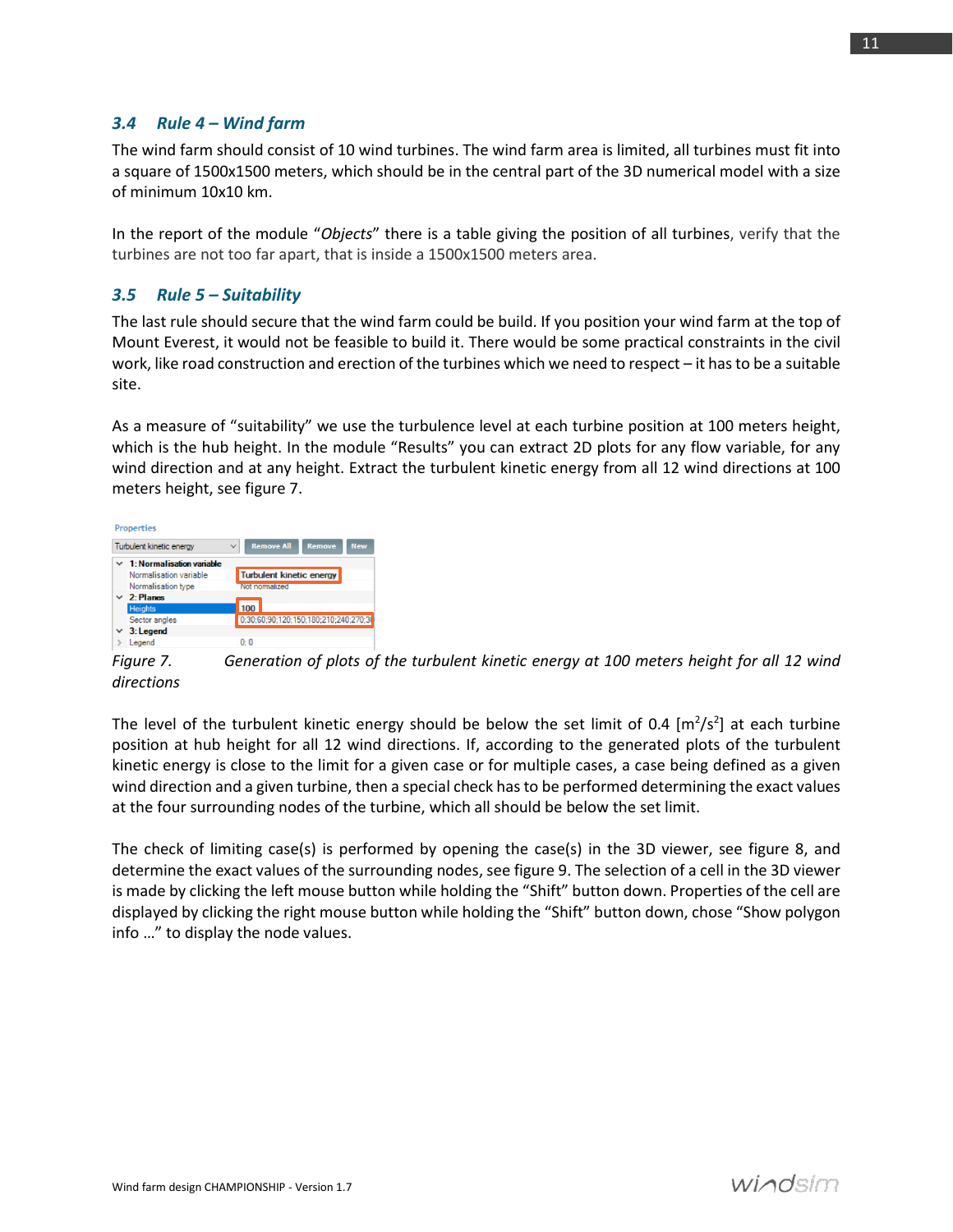#### **Results**



*Figure 8. Activation of the 3D viewer is obtained by pressing the "3D" button in the upper right of reports of the module "Results" for a given dataset*



*Figure 9. Inspection of exact node values for a given dataset*

For all limiting cases we will ask you to send the following information in one single file called: limiting\_cases.txt. Here is a sample file showing the required information.

| Limiting case ID: |                                    |
|-------------------|------------------------------------|
| Wind direction:   | 120                                |
| Turbine Name:     | wecs 1                             |
| Node IDs          | 3250, 3251, 3327, 3326             |
| Scalar            | 0.38875, 0.36551, 0.37675, 0.39979 |